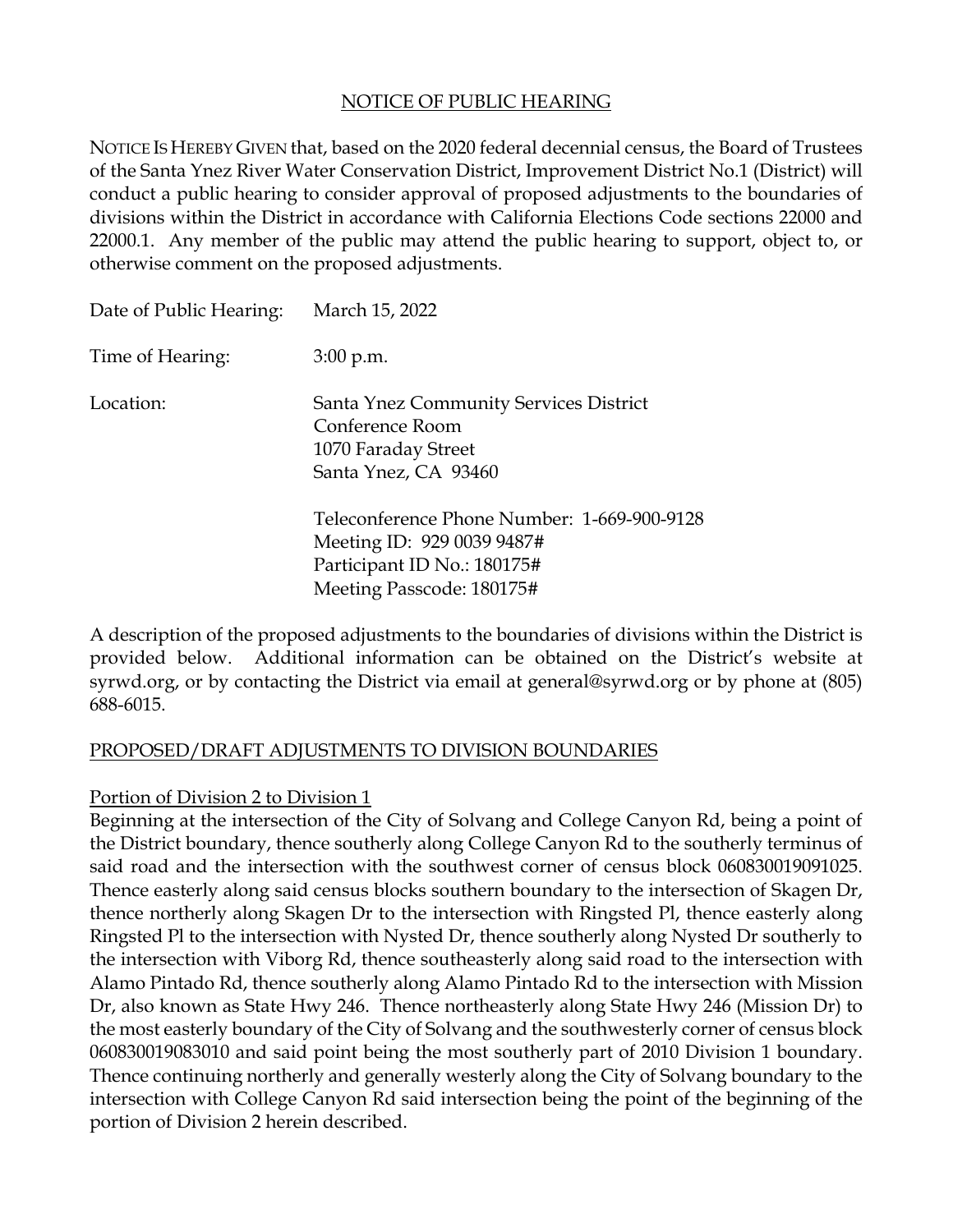### Portion of Division 3 to Division 4

Beginning at the intersection of Mission Dr aka State Hwy 246 with Cuesta St. Thence southerly across Mission Dr aka State Hwy 246 to the intersection with the northwest corner of census block 060830019084009. Thence generally southwesterly along the westerly boundary of census block 060830019084009 to the southwest corner of census block 060830019084009, said point being on the most southerly boundary of the District. Thence northeasterly and generally northerly to the intersection with Mission Dr aka State Hwy 246, thence westerly along Mission Dr aka State Hwy 246 to the point at the northwest corner of census block 60830019084009, said point being the point of beginning of the portion of Division 3 herein described.

## PROPOSED/DRAFT 2022 BOUNDARIES AS ADJUSTED

## Division 1

Beginning at the intersection of Foxen Canyon Rd and State Hwy 154, said point being on the northerly boundary of said District and thence northwesterly along said State Hwy 154 to the western boundary of the District, thence along said westerly boundary of the District; southwesterly, southeasterly, and southerly to the intersection with the northerly line of the City of Solvang. Thence westerly to the intersection of the City of Solvang boundary and College Canyon Rd, thence southerly along College Canyon Rd to the southerly terminus of said road and the intersection with the southwest corner of census block 060830019091025. Thence easterly along said census blocks southern boundary to the intersection of Skagen Dr, thence northerly along Skagen Dr to the intersection with Ringsted Pl, thence easterly along Ringsted Pl to the intersection with Nysted Dr, thence southerly along Nysted Dr to the intersection with Viborg Rd, thence southeasterly along said road to the intersection with Alamo Pintado Rd, thence southerly along Alamo Pintado Rd to the intersection with Mission Dr, also known as State Hwy 246. Thence northeasterly along State Hwy 246 (Mission Dr) to the most easterly boundary of the City of Solvang and the southwesterly corner of census block 060830019083010 and said point being the most southerly part of 2010 Division 1 boundary. Thence continuing northeasterly and easterly along State Hwy 246 aka Mission Dr, to a point being the common corner of Divisions 1 and 4. Thence northerly along said Refugio Rd to the intersection with Roblar Ave, thence easterly along Roblar Ave to the intersection with State Hwy 154, said point being on the District's boundary, thence northwesterly along State Hwy 154 and following said District boundary easterly, southeasterly, then northerly, and generally westerly to the intersection of the District boundary and Foxen Canyon Rd, State Hwy 154 and the District, said point being the point of beginning of Division 1 herein described.

# Division 2

Beginning at the northerly line of the City of Solvang boundary and intersection with College Canyon Rd, thence southerly along College Canyon Rd to the southerly terminus of said road and the intersection with the southwest corner of census block 060830019091025. Thence easterly along said census blocks southern boundary to the intersection of Skagen Dr, thence northerly along Skagen Dr to the intersection with Ringsted Pl, thence easterly along Ringsted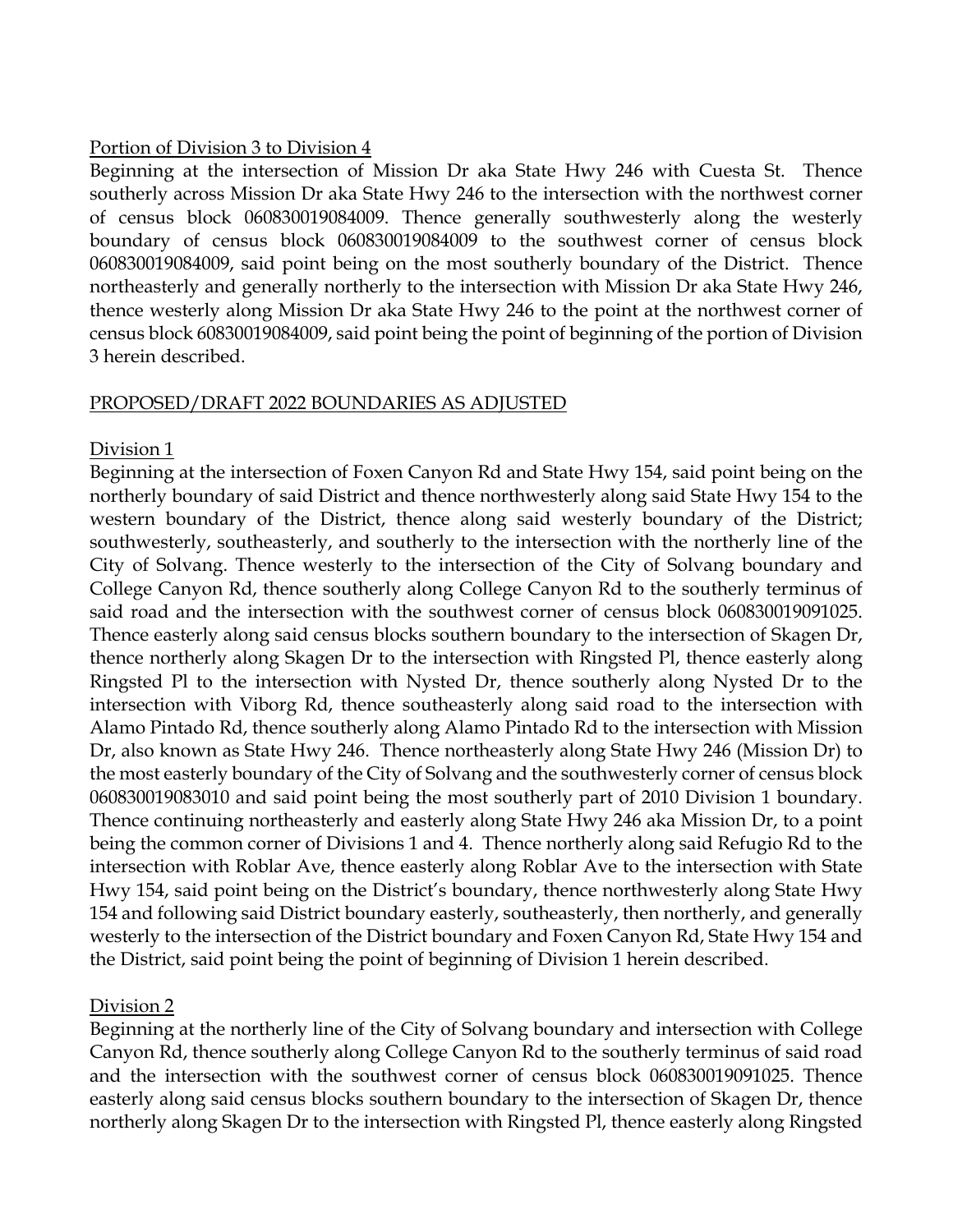Pl to the intersection with Nysted Dr, thence southerly along Nysted Dr to the intersection with Viborg Rd, thence southeasterly along said road to the intersection with Alamo Pintado Rd, thence southerly along Alamo Pintado Rd to the intersection with Mission Dr, also known as State Hwy 246. Thence southwesterly and westerly along the southerly boundary of Division 2 said route is along State Hwy 246 (Mission Dr) to the most easterly boundary of the City of Solvang. Thence northerly and northeasterly along City of Solvang boundary which is coincident with the westerly and northerly boundary of said Division 2, to the intersection with College Canyon Rd, said point also being on the boundary of Division 1 and the point of beginning for Division 2 herein described.

## Division 3

Beginning at the most southwesterly corner of Division 2 described above, said point being the intersection between the westerly boundary of the City of Solvang and Mission Dr, thence southeasterly and northeasterly along said Mission Dr aka State Hwy 246, to the intersection with Cuesta St. Thence southerly across Mission Dr aka State Hwy 246 to the intersection with the northwest corner of census block 060830019084009. Thence generally southwesterly along the westerly boundary of census block 060830019084009 to the southwest corner of census block 060830019084009, said point being on the most southerly boundary of District. Thence southerly and generally westerly along said southerly boundary of District to the intersection with the City of Solvang boundary. Thence following said City of Solvang boundary generally southerly to the most southeasterly point in the City of Solvang boundary, said point being the most southeasterly point of census block 060830019071061, thence westerly along City of Solvang boundary to the most southwesterly point in the City of Solvang, said point also being the southwesterly point of census block 060830019071061 and on the District boundary, thence northerly along said District boundary to the intersection between the District boundary, Alisal Rd, and the City of Solvang boundary. Thence northerly and northwesterly along City of Solvang boundary to the most westerly corner of census block 19064104, said point being on the boundary of the City of Solvang and thence northerly along said City of Solvang boundary and intersection with and Mission Dr, aka State Hwy 246 point of beginning for Division 3 herein described. Excepting therefrom any area east of City of Solvang boundary along Alisal Rd and west of the District boundary.

# Division 4

Beginning at the most southeasterly corner of Division 1 said point being the intersection between Refugio Rd and Mission Dr aka State Hwy 246, thence northerly along said Refugio Rd to the intersection with Roblar Ave thence easterly along Roblar Ave to the intersection with State Hwy 154, said point being on the District's boundary, thence southeasterly along said State Hwy 154 to the southeasterly corner of the District boundary then west along said District boundary to the intersection with Meadowvale Rd, thence southerly along Meadowvale Rd to the intersection with Mission Dr aka State Hwy 246, thence westerly along said Mission Dr to the intersection with Refugio Rd. Said point being the most southeasterly corner of Division 1 and the point of beginning herein described. Together with all lands previously described within District 4 of the Santa Ynez River Valley Water Conservation District Improvement District No.1 as follows: All that certain property lying within southeasterly of the following description: beginning at the most southern terminus of Cuesta